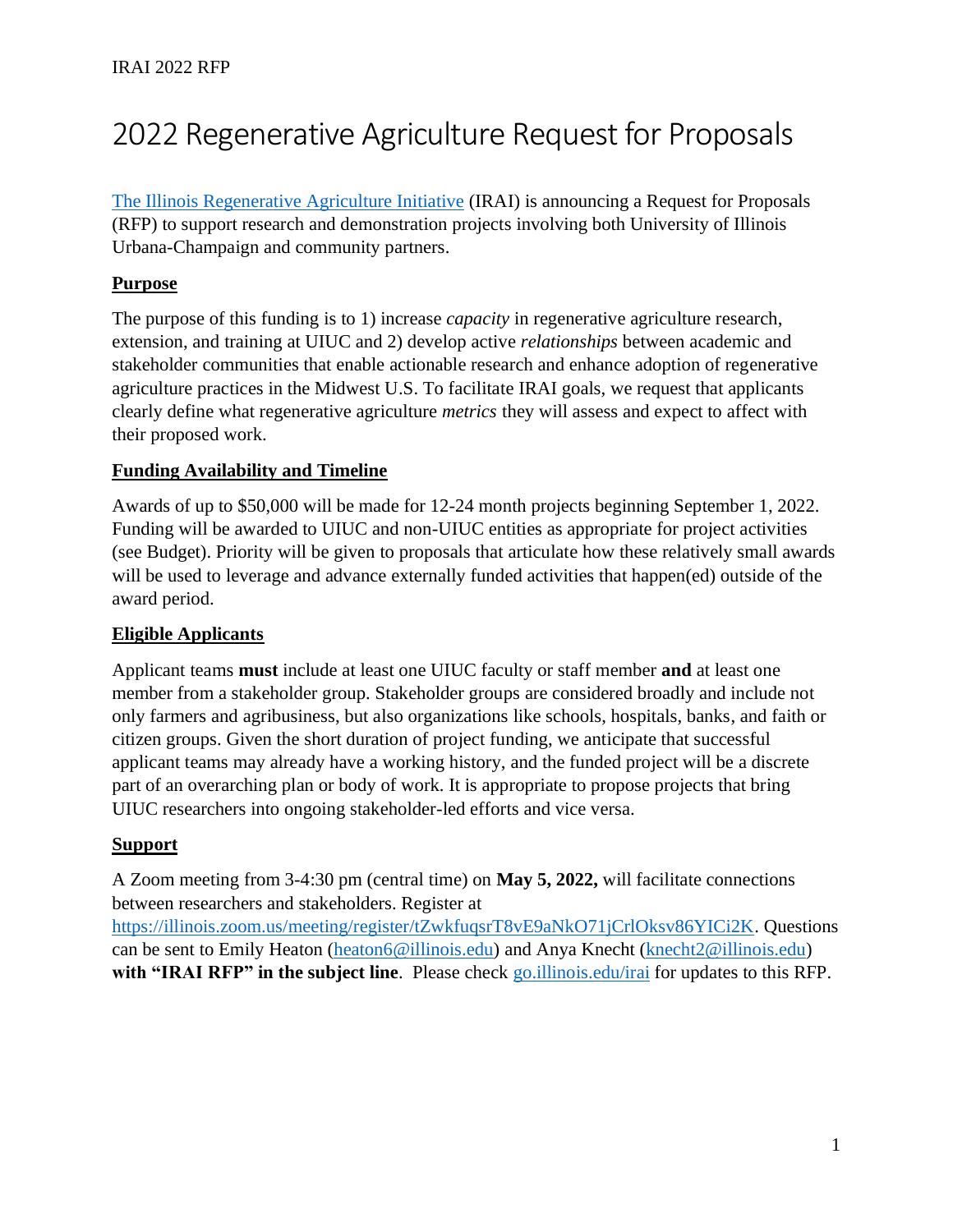## **Content and Form of Application**

The proposal should be submitted as a **pdf file** composed of the following:

- **Cover page** with project title, coinvestigator information (names, affiliations and emails), and 150-word summary.
- **Narrative** of maximum 3 single-spaced pages (minimum 11 pt. font; 1-inch margins) not including references. Figures and tables are encouraged. The narrative should describe
	- o the overarching goal or problem the team seeks to address;
	- o the specific aspect of that goal or problem addressed in this proposal;
	- o regenerative agriculture metrics to be assessed (e.g. acres planted, product produced, people reached, people trained, etc.);
	- o the potential impact of the proposed work;
	- o the approach;
	- o and a timeline of activities and deliverables.
- **Team description** of up to 2 pages should be used to highlight the team members' expertise and how the project will be managed to advance IRAI goals of capacity and relationship building between researchers and stakeholders. Who will lead which aspects of the work? Who bears responsibility for which deliverables?
- **2-page resume or curriculum vitae** of proposing team members. Include most relevant education, appointments, activities, funding, publications, and outreach.
- **Budget** should be included using the budget template provided: [https://sustainability.illinois.edu/wp-content/uploads/2022/04/IRAI\\_simple-budget](https://sustainability.illinois.edu/wp-content/uploads/2022/04/IRAI_simple-budget-template.xls)[template.xls.](https://sustainability.illinois.edu/wp-content/uploads/2022/04/IRAI_simple-budget-template.xls) Fringe benefits do not need to be separated from salary for the proposal. No overhead or indirect funds are allowed. Budget disbursement details will be negotiated following selection to ensure UIUC and stakeholders receive funds in a way that best facilitates the project.

## **Submission Dates and Times**

Applications are due by 5 p.m. Central time on **Thursday June 30, 2022.** Submit applications through this two-step process:

- 1) Email a **compiled pdf** of all proposal sections to **Anya Knecht [\(knecht2@illinois.edu\)](mailto:knecht2@illinois.edu) with "IRAI Proposal Submission"** in the subject line**;**
- 2) Complete a google form indicating that you have emailed your submission. The link to this form is below and will be on IRAI website [https://docs.google.com/forms/d/e/1FAIpQLSf00FbKVKtevhMCvUXMfrPZfiuZ1-](https://docs.google.com/forms/d/e/1FAIpQLSf00FbKVKtevhMCvUXMfrPZfiuZ1-ABTH5RXDoNIdi9Z_f2jg/viewform) [ABTH5RXDoNIdi9Z\\_f2jg/viewform.](https://docs.google.com/forms/d/e/1FAIpQLSf00FbKVKtevhMCvUXMfrPZfiuZ1-ABTH5RXDoNIdi9Z_f2jg/viewform) Completing this form will provide confirmation that your proposal was submitted and serve as a back-up in case of email delays/issues.

## **Evaluation Criteria**

- Quality and innovativeness of the proposed work
- Clear articulation of how the proposed work will advance IRAI goals (see Purpose)
- Clear articulation of regenerative agriculture metrics quantified (e.g., acres planted, product produced, people reached, people trained, etc.)
- Suitability of the team to tackle the problem at hand